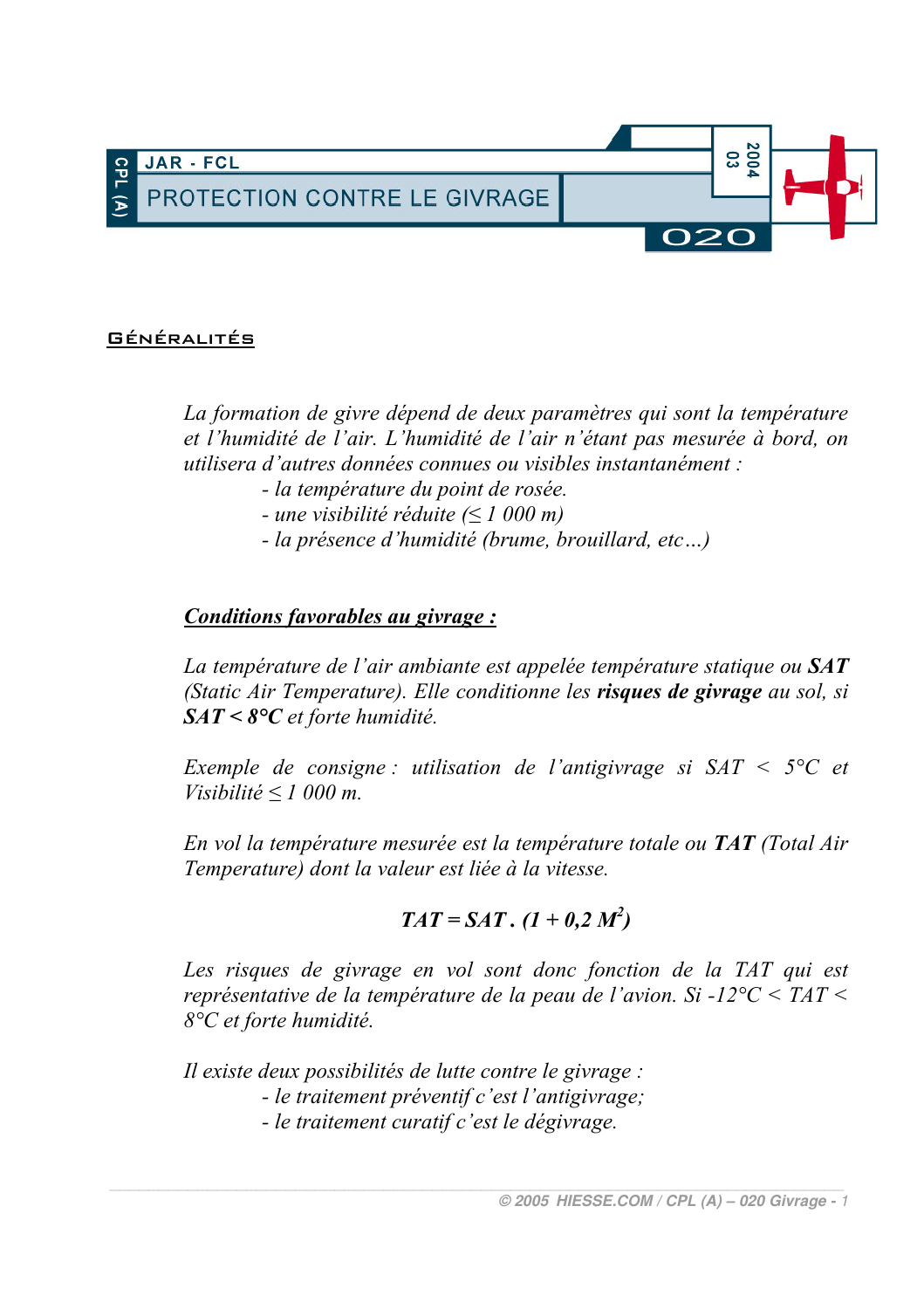# Conséquence du givrage :

- déformation des profils d'ailes et d'empennages :

- déformation et réduction des entrées d'air et  $I<sup>er</sup>$  étage compresseur;

- déformation des profils hélice  $(\Delta N)$  et balourds  $\rightarrow$  vibrations:

- risque de blocages des commandes de vol primaires et secondaires:

- alourdissement de la cellule:

- obturation des sondes, pitots, etc...)

# Movens de lutte :

### $a - La$  génération pneumatique thermique

L'air chaud est prélevé sur le compresseur HP et acheminé vers :

- les bords d'attaque voilure (avions transsonique);

- les entrées d'air moteur et premier étage compresseur BP ;

- le réchauffeur carburant (si installé).

# $b - La$  génération pneumatique mécanique

L'air est prélevé sur le compresseur GTR et GTP et utilisé séquentiellement en pression et dépression sur :

- les bord d'attaque voilure et empennage :

- les entrées d'air GTP (exemple ATR).

 $c - La$  génération électrique

Elle permet d'alimenter des résistances chauffantes qui protègent :

- pare-brise :

- pitots, prises statiques;

- panneaux services eaux, mats d'évacuation ;

- hélices, entrées d'air GTP, cônes ;

 $- Etc$  ...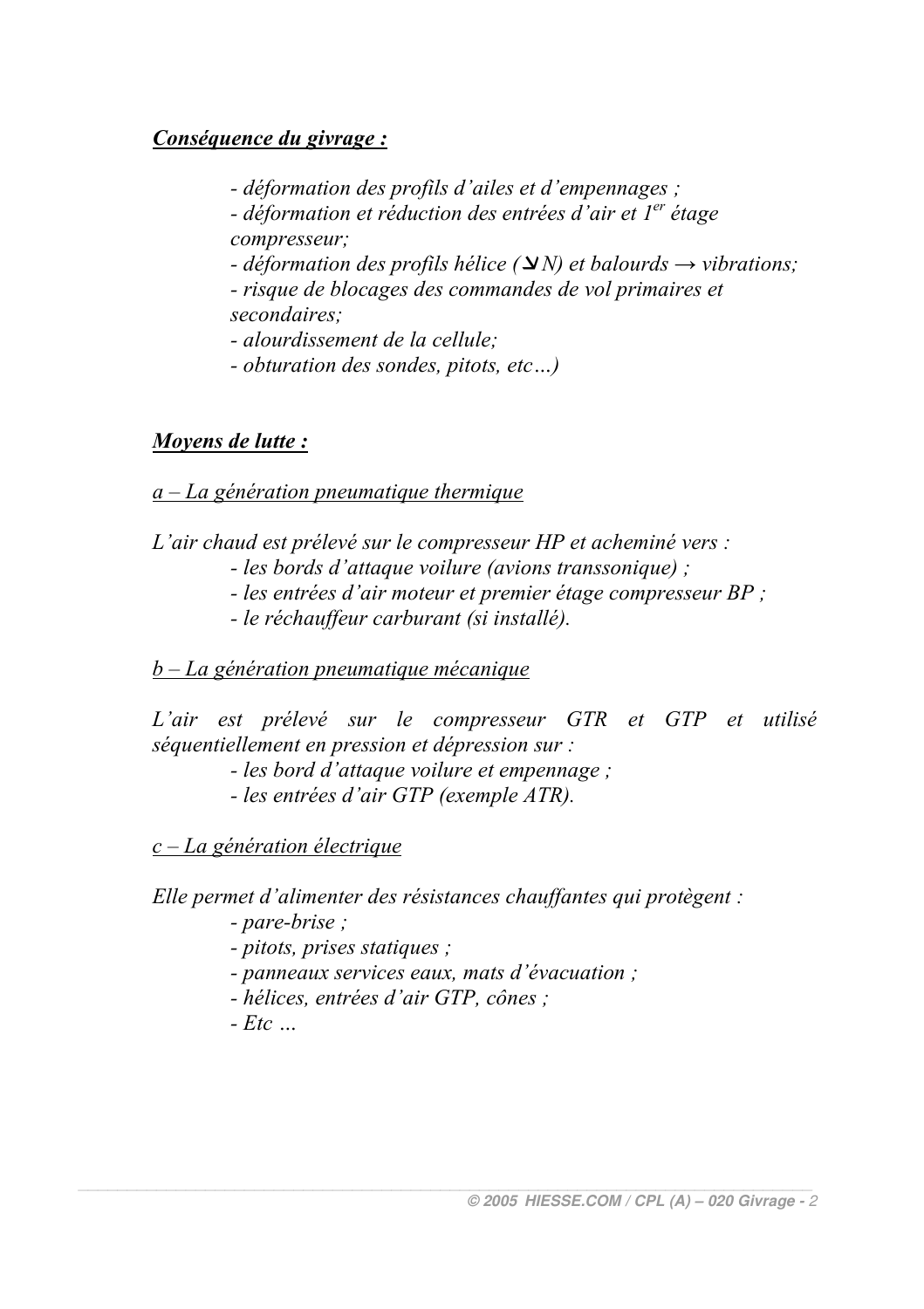#### SYSTÈMES PNEUMATIQUES THERMIQUES

#### Antigivrage nacelle et moteur:

Chaque réacteur assure son propre antigivrage à l'aide d'un circuit spécifique, indépendant des autres systèmes pneumatique.

L'air chaud est directement prélevé sur un ou plusieurs étages du compresseur HP. Une seule commande par moteur assure la mise en fonctionnement (ouverture – fermeture) d'une ou plusieurs électrovannes *pneumatiques.* 

Des voyants ou plaquettes lumineuses assurent contrôle et alarmes et s'allument en cas de pression ou température excessive dans le conduit entre la distribution entrée d'air réacteur et l'électrovanne qui se ferme automatiquement.

L'utilisation est possible sans restriction au sol et dans tous les domaines de vol

Lorsque l'ENG ANTI ICE VALVE est ouverte, le N1 limite est automatiquement réduit et le N1 ralenti est automatiquement augmenté.

En cas de perte d'alimentation électrique, l'électrovanne pneumatique reste ouverte

### Antigivrage voilure:

L'air chaud qui assure cette fonction, est prélevé sur le collecteur pneumatique normalement alimenté par les réacteurs ou l'APU.

La partie bord d'attaque situé entre les moteurs et le fuselage n'est pas dégivrée, les conduits de prélèvements d'air chaud du GTR au collecteur assurent cette fonction. La commande par voilure ou demi-voilure s'effectue à l'aide d'interrupteurs qui peuvent activer une ou plusieurs électrovannes en ouverture ou fermeture.

Des voyants ou plaquettes lumineuses assurent contrôle et alarmes et s'allument en cas de sur ou sous pression ou température excessive dans le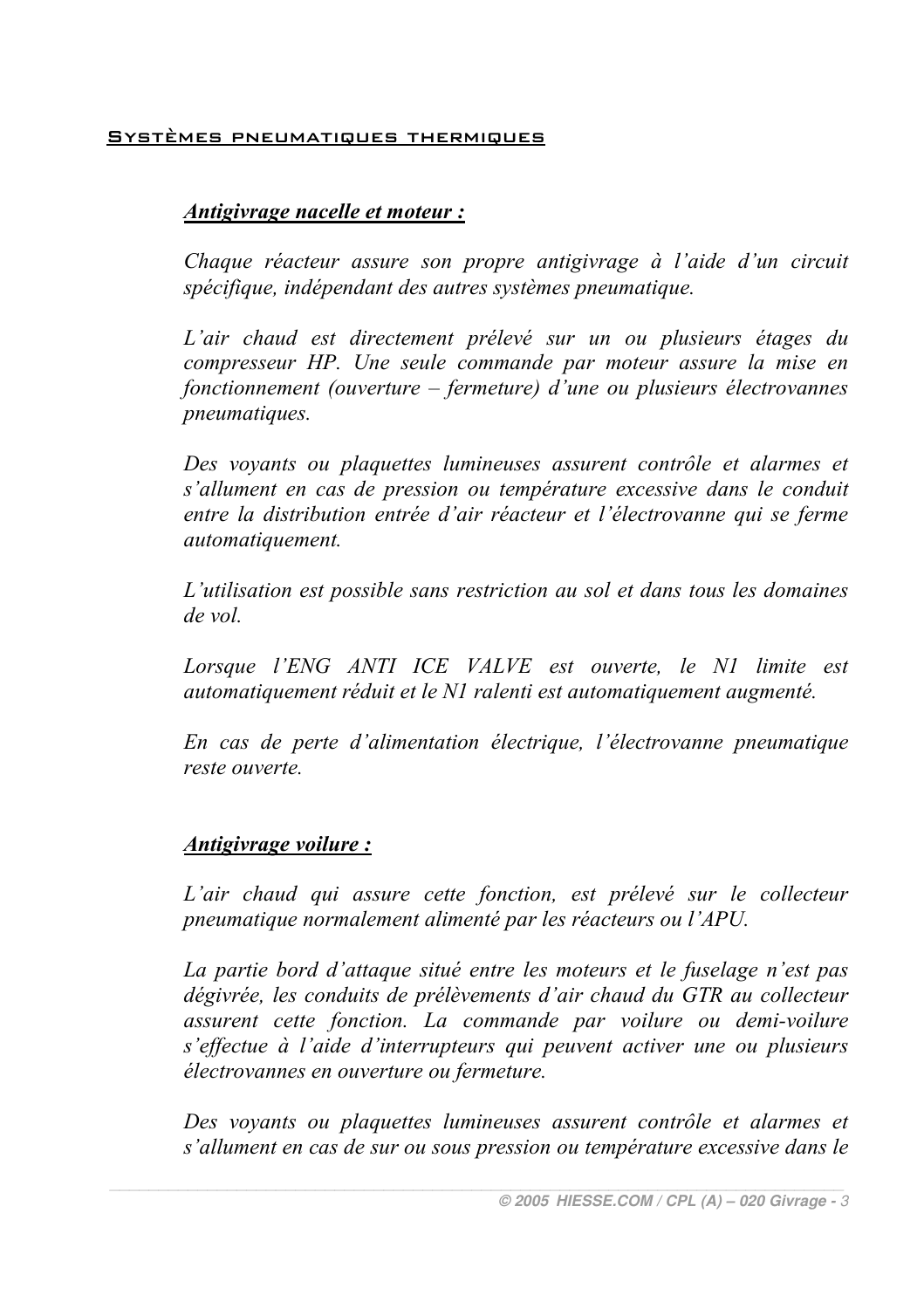conduit entre la rampe distributrice et l'électrovanne qui se ferme automatiquement.

Les électrovannes d'antigivrage voilure sont fermées lorsque l'avion est au sol (condition d'amortisseur) pour éviter une déformation des profils et garantir la poussée maximum au décollage.

Au sol, la position momentanée « GRND CHECK » permet pendant une durée limitée (30s), d'effectuer la vérification du circuit. La sonde de détection assure la protection surchauffe et ferme l'électrovanne si la température est excessive (90 à 120 $^{\circ}$ C).

La distribution s'effectue à l'aide d'une gaine situé dans le bord d'attaque de l'aile, de tubes télescopiques (un par bec) et d'une rampe percée (piccolo) interne au bec. Si l'avion possède des volets de bord d'attaque. on remplace les tubes télescopiques par des conduits pivotants.

Les empennages des avions transsoniques ne comportent pas de dispositifs d'antigivrage, à cause de la flèche importante, du faible rayon de courbure des bords d'attaque et de l'élévation de température liée au Mach.

Lorsque l'antigivrage voilure est commandé, le N1 limite est automatiquement réduit et le N1 ralenti est automatiquement augmenté.

En cas de perte d'alimentation électrique, les électrovannes pneumatiques se ferment.

# *Avertisseurs de givrage:*

Le meilleur détecteur est encore la surveillance visuelle assurée par les pilots et, liée aux conditions météorologiques rencontrées en vol : précipitation, TAT, altitude, etc... Néanmoins, il existe plusieurs systèmes de détection

#### $1 -$ Détection visuelle (C 160)

Lame tronquée de 8 cm installée à la partie supérieure du radôme, en vue de l'équipage.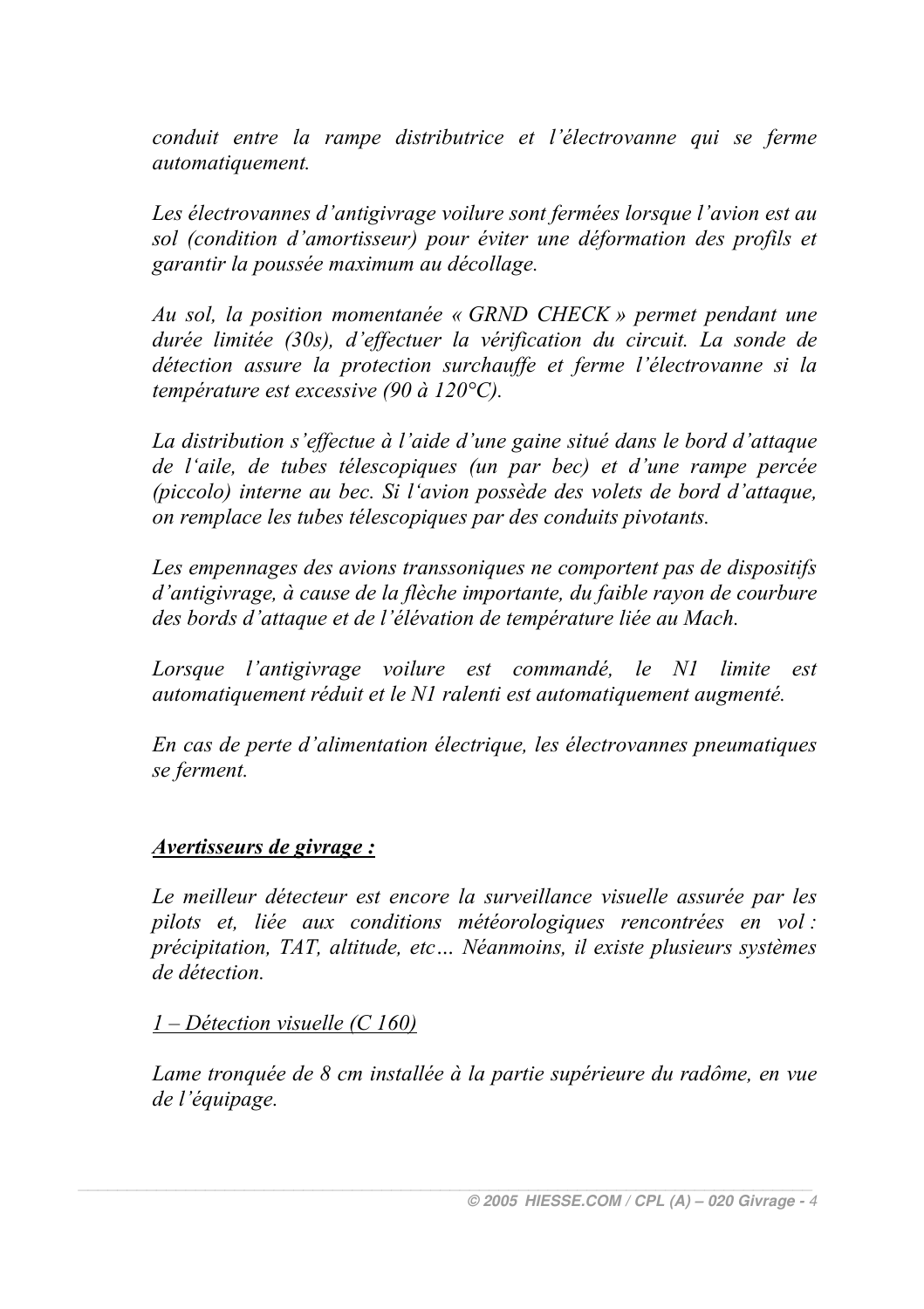Un support d'essuie-glaces, constitue également un excellent détecteur de givrage très utilisé par les équipages.

 $2-Délection$  manométrique :

Lorsau'il y a formation de givre les trous de l'avant du détecteur s'obturent entraînant une baisse de la pression mesurée.

Cette information traitée électroniquement est envoyée à deux temporisateurs:

- le premier active les alarmes sonores et lumineuses :

- un vovant bleu qui reste allumé tant que l'avion est dans une atmosphère givrante (et a minimum 3 min);

- un voyant rouge qui s'éteindra dès que l'équipage aura mis en service les protections appropriées (moteurs et voilure) ;

- le second commande le réchauffage de la sonde pendant 30s.

 $3 - Délection$  par ultrasons :

On utilise le principe de la mesure d'épaisseur en déterminant le temps de parcours d'une onde acoustique.

L'exploitation de cette information permet de réaliser deux types de  $d\acute{e}tecteurs$ 

- un capteur de détection de givre à associer aux systèmes antigivrage:

- un capteur de mesure, en temps réel, de l'épaisseur de givre à utiliser avec les systèmes de dégivrage.

Avantage:

- détection du givre en temps réel (15s) à partir de quelques dixièmes de mm d'épaisseur :

- utilisation dans une large plage de conditions givrantes

(épaisseurs mesurables de  $1/10$  de mm à plusieurs cm) :

- l'intégration totale des capteurs dans le profil d'aile.

Le système détecte la formation de givre selon un processus cyclique. Toute les 60s, les détecteurs sont réchauffés pour éliminer l'accumulation de givre et permettre ainsi une nouvelle détection.

Le système fonctionne automatiquement dès la mise sous tension de l'avion.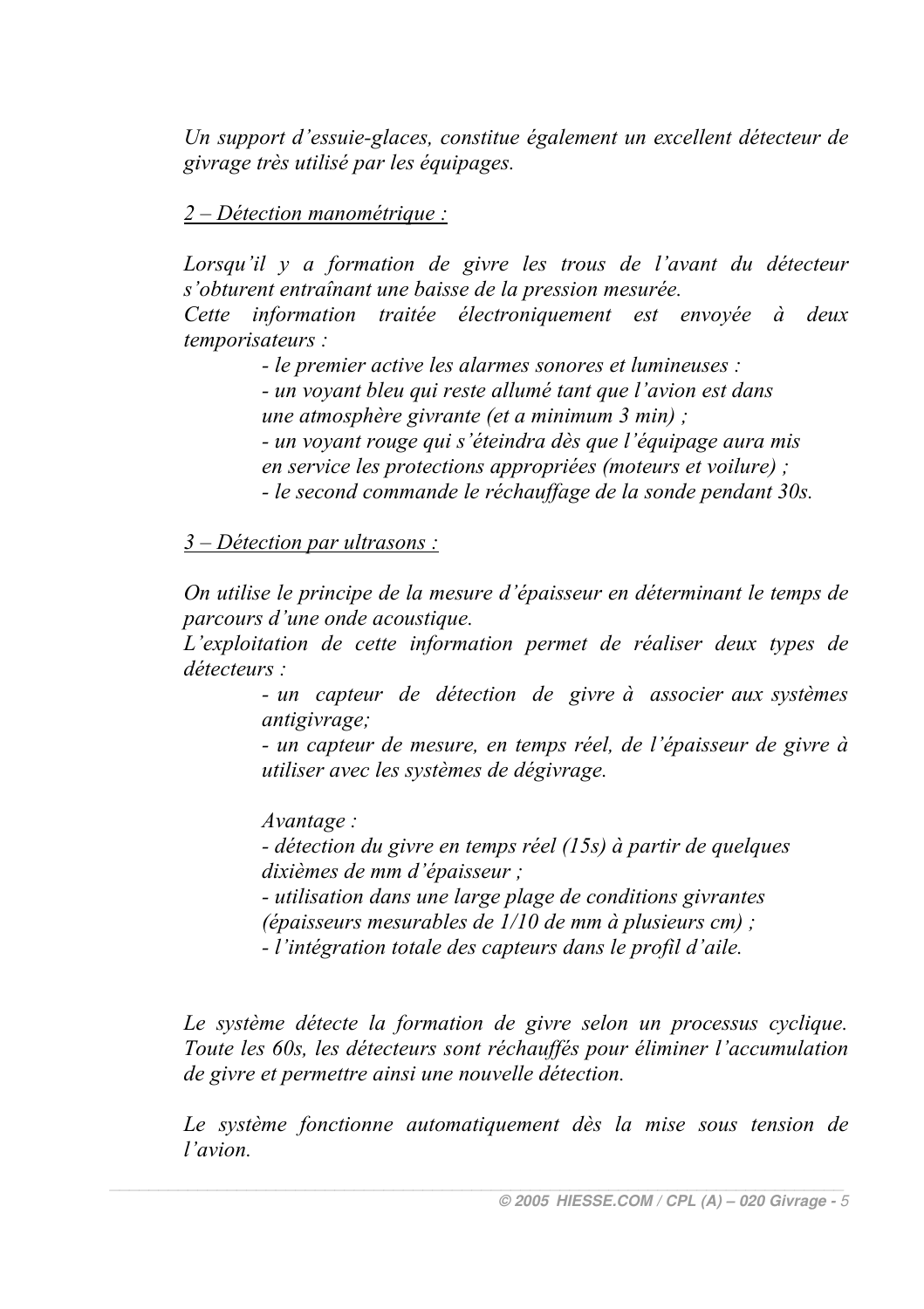# Réchauffage carburant :

Lorsaue la température du carburant devient trop basse, l'eau contenue dans le carburant se fige, colmate le filtre principal.

L'air chaud prélevé sur un étage du compresseur HP est acheminé vers le réchauffeur (échangeur air liquide) via une vanne, pour s'évacuer vers l'extérieur

En cas de colmatage important du filtre, un clapet by-pass s'ouvre pour assurer la protection du circuit.

Le réchauffeur carburant est situé soit avant la pompe HP soit entre les deux étages de celle-ci.

# **Applications diverses:**

Désembuage pare-brise :

L'air est prélevé sur le circuit de conditionnement est acheminé dans le poste de pilotage via des vannes sélectrices, un ventilateur et une rampe de distribution

Désembuage des hublots :

Comme pour les pare-brises, les hublots sont généralement désembués par circulation d'air chaud provenant du conditionnement d'air.

#### SYSTÈMES PNEUMATIQUES MÉCANIQUES

# Dégivrage voilure et empennages :

Ce dispositif curatif consiste à déformer les profils bord d'attaque et empennages pour casser la couche de glace, par des mouvements alternatifs de gonflage et dégonflage de cellules tubulaires disposées dans le sens du vol

Ces systèmes ont utilisés sur des avions équipés de GTP ou GMP de faible puissance ne pouvant pas fournir de grands débits d'air.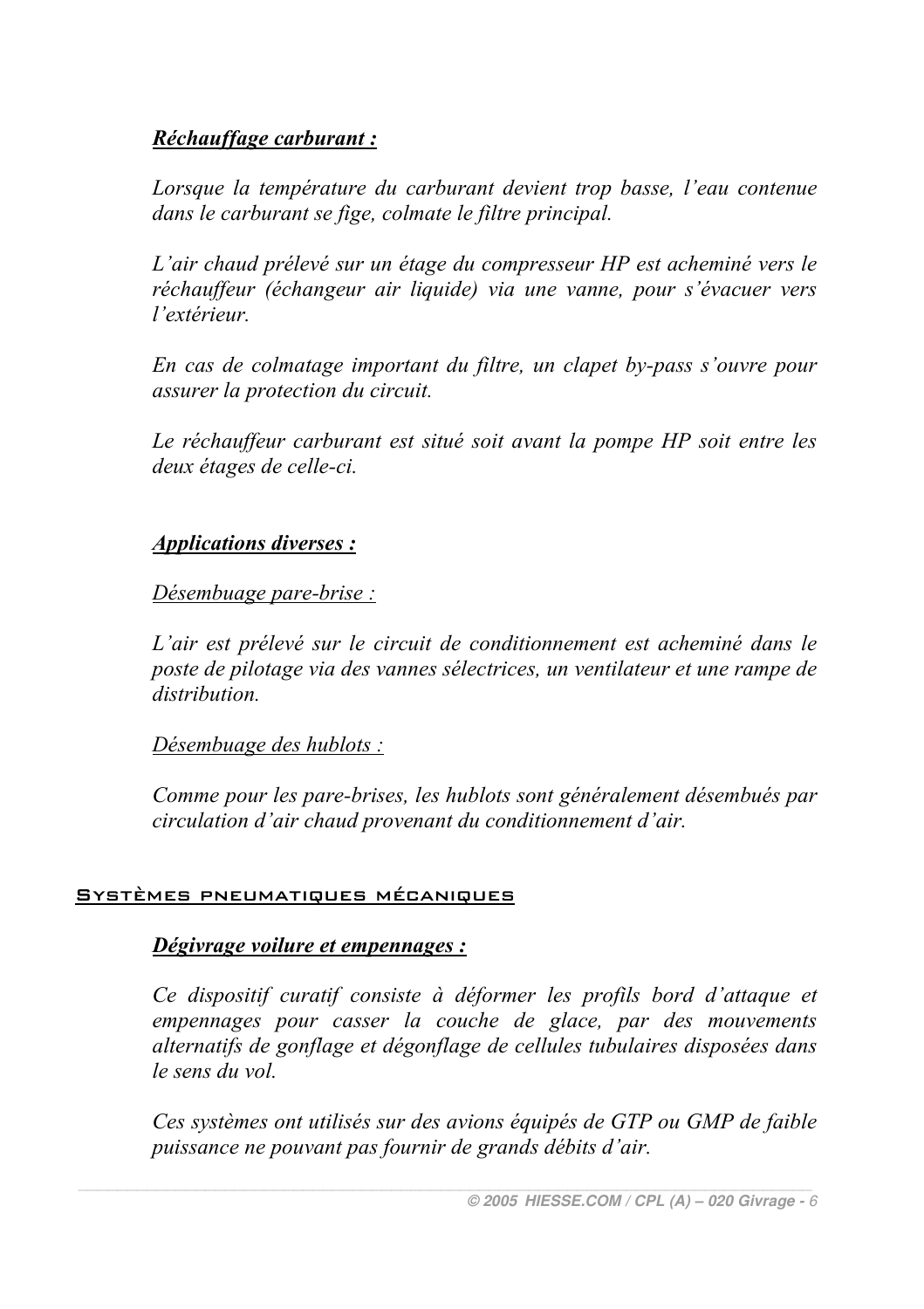Ils sont intercommunicants pour permettre le dégivrage par un seul moteur. Afin que ce système soit efficace, il est indispensable d'attendre que la couche de givre atteigne une certaine épaisseur (8 à 12 mm). Les empennages non visibles sont couplés aux ailes.

L'utilisation de ce dégivrage est interdite au décollage et à l'atterrissage à cause des déformations aérodynamique des profils (risque de décrochage).

Non utilisés, les dégivreurs sont plaqués sur les bords d'attaque par le circuit de dépressurisation.

En général il existe deux modes de dégivrage sont disponible. Lent et rapide.

#### SYSTÈMES NON PNEUMATIQUES

#### Systèmes électriques :

#### Application aux entrées d'air :

Systèmes préventifs qui équipent généralement les turbopropulseurs constitués par des résistances chauffantes protégées par une enveloppe de caoutchouc, fixés sur le bord d'attaque et à l'intérieur des entrées d'air moteurs

Le fonctionnement peut être permanent, intermittent ou les deux. Il est commandé depuis le poste de pilotage et le contrôle est assuré par des lampes ou des indicateurs.

#### Application aux hélices / rotors :

La protection des pales et dômes d'hélices sont assurés de façon identique aux entrées d'air

Dès la mise en fonctionnement des systèmes antigivrages d'entrée d'air et pales-cônes d'hélice, un programme automatique s'applique sous forme de cycles assurés par une minuterie électronique.

Application aux sondes, pitots, mats d'évacuation, panneau de service eau potable et toilettes... :

Systèmes constitués de résistances chauffantes situées à l'intérieur ou à la périphérie de l'élément à protéger. Commandés depuis le poste de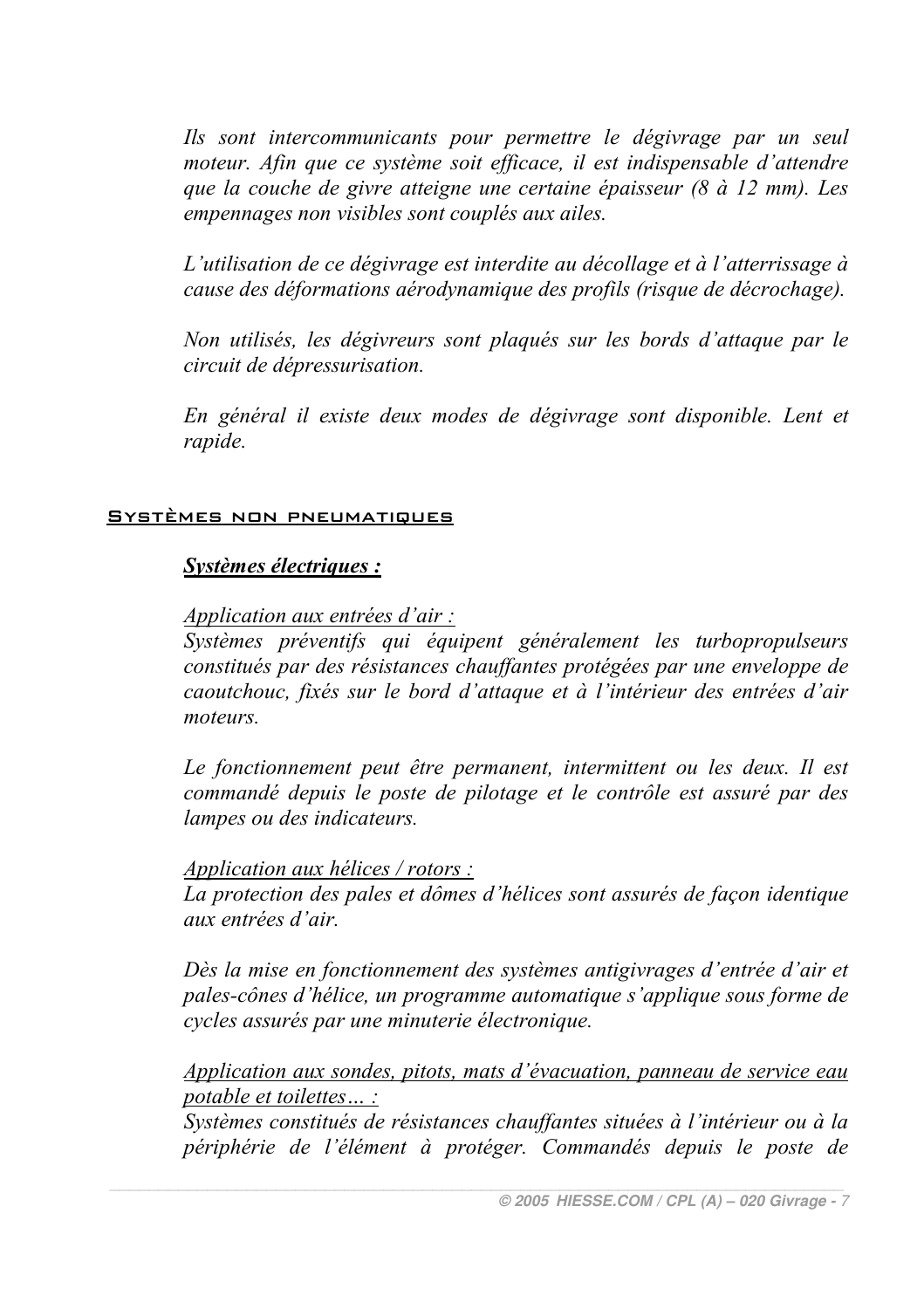pilotage. En cas de mauvais fonctionnement des voyants ou plaquettes lumineuses assurent l'alarme.

Ces dispositifs disposent souvent de deux puissances de chauffe (relais sol  $/vol.$ 

Application aux pare-brise :

L'antigivrage des pare-brise assure :

- la visibilité complète durant tout le vol (absence de givre et de  $hu\acute{e}e$ )

- une bonne résistance mécanique des composants (verre – vinyle)  $\dot{a}$  la  $\Delta P$  (pressurisation) et aux chocs.

L'élément conducteur des pare-brise frontaux est généralement constitué d'un film ou de bandes d'or, de chlorure d'étain ou de platine pris entre deux couches de verre ou de vinvles (extérieur).

Pour les pare-brise latéraux on utilise plus fréquemment des résistances très fines.

Les alimentations électriques sont croisées, ce qu assure en cas de perte d'une source, la visibilité avant et latérale presque totale.

Les systèmes de régulation assurent des températures de  $35^{\circ}$ C à  $45^{\circ}$ C.

Les glaces sont réchauffées :

- automatiquement si au moins un réacteur est en fonctionnement *ou lorsque l'avion est en vol ;* 

- manuellement en plaçant le poussoir « WINDOWS HEAT » sur  $ON$ 

Le réchauffage des glaces frontales fonctionne à puissance réduite au sol et à forte puissance en vol. la commutation est automatique.

# **Systèmes par liquides:**

*Application par suintement :* 

Ce dispositif antigivrage consiste à faire suinter un liquide au travers d'un revêtement poreux qui enveloppe ou entoure les éléments à protéger.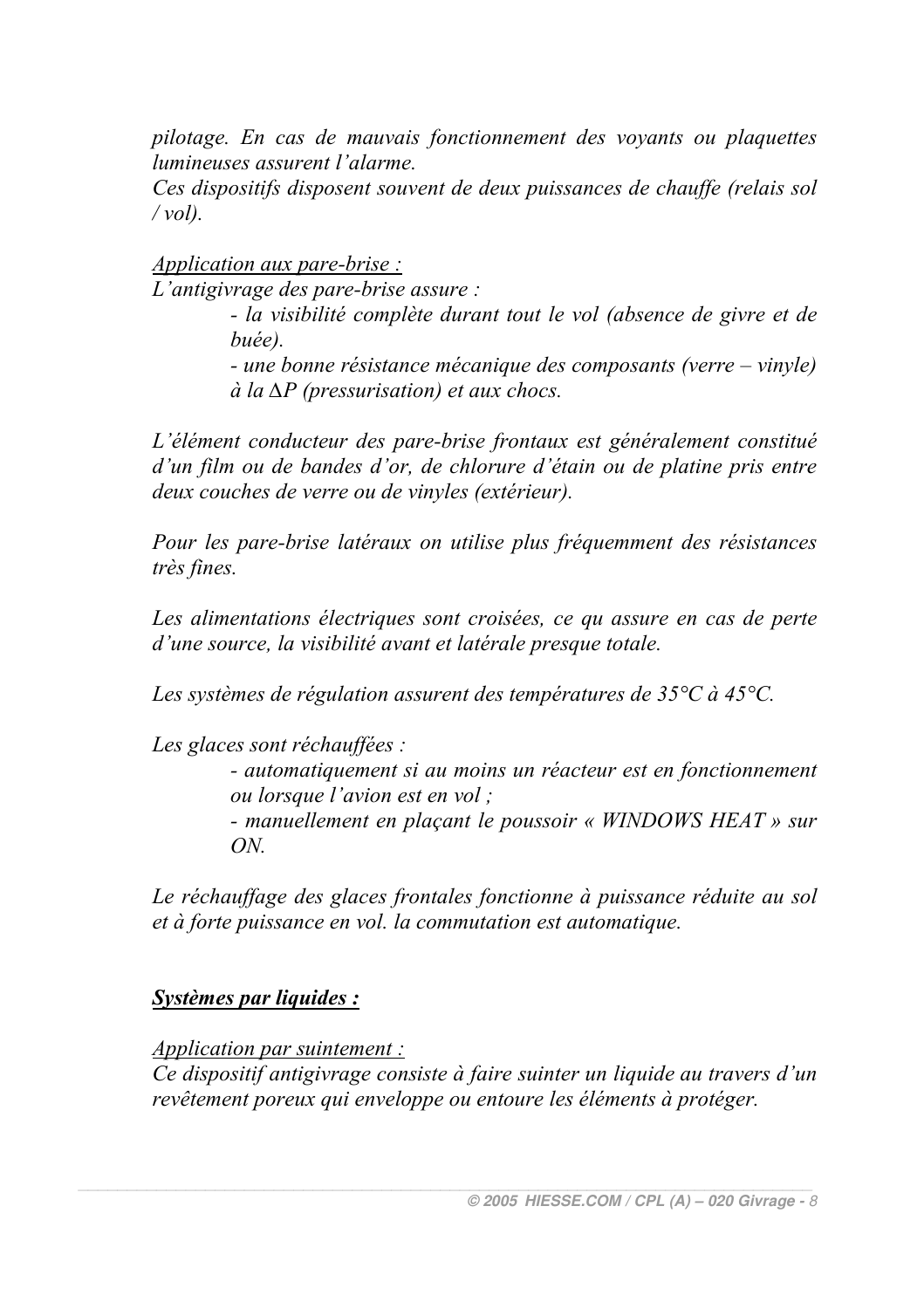Le liquide utilisé a pouvoir d'abaisser le point de congélation de l'eau à laquelle il est mélangé dès qu »il suinte du profil.

Application par écoulement :

Dispositif pouvant être utilisé en dégivrage antigivrage  $ou$ particulièrement sur les pales d'hélices.

# Systèmes anti-pluie :

 $E$ ssuie-glace:

Actionné par un moteur électrique à plusieurs vitesses.

### $Lave$ -glace:

Pulvérisation d'eau ou liquide de lavage sur la glace lorsque les essuieglaces fonctionnent.

Liquide anti-mouillant (ou rain repellent) :

Le liquide est contenu dans une bouteille pressurisée. Ce dispositif est utilisé sous fortes pluies lorsque l'action des essuie-glaces est insuffisante.

Le principe repose sur la diminution de la mouillabilité du pare-brise en interposant un film protecteur entre les gouttes d'eau et la glace.

Ne pas utiliser sur glace sèche. Ne pas utiliser avec les essuie-glaces. Ne pas utiliser par température trop négative  $\leq 15^{\circ}$ C. Les liquides anti-pluie et antigivre sont incompatibles. Précaution après un dégivrage au portique.

# Protection de lutte au sol :

Il existe plusieurs procédés curatifs ou préventifs. Les parties sensibles sont traitées préventivement lors des visites ou immobilisation de l'avion au hangar.

Les parties traitées sont celles travaillant en translation, rotation, étanchéité pour éviter tout blocage ou grippage dû au froid.